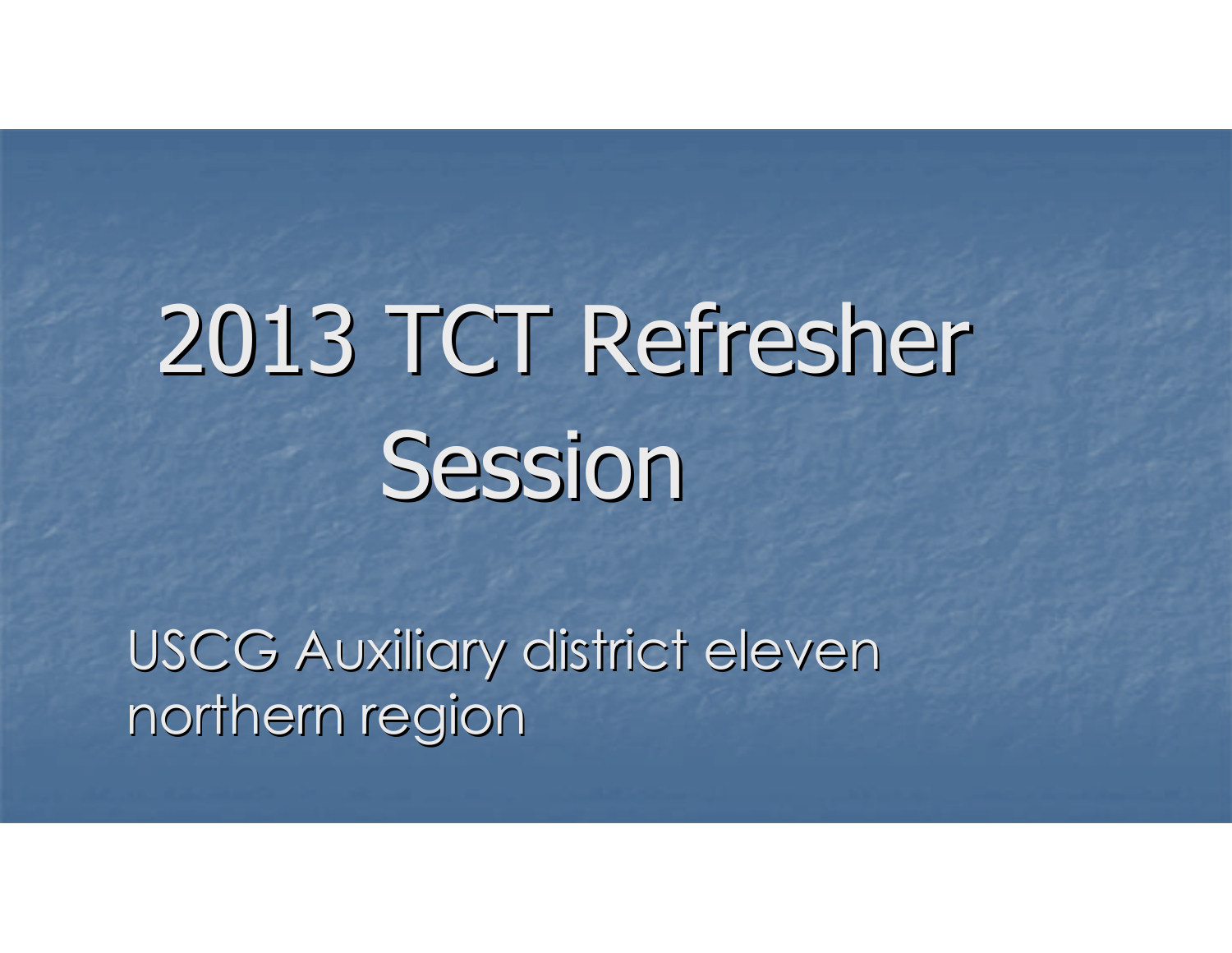#### TCT Elements in Review-Operational Risk Management

Accept No Unnecessary Risk

Accept Necessary Risks only when Benefit outweigh Costs…Warranted Effort

Risk Decisions must be made at the Appropriate Level

ORM doesn't stop at the pier. Crews shall continually assess the conditions surrounding the Sortie, be mentally prepared to end the mission when risk outweighs gain.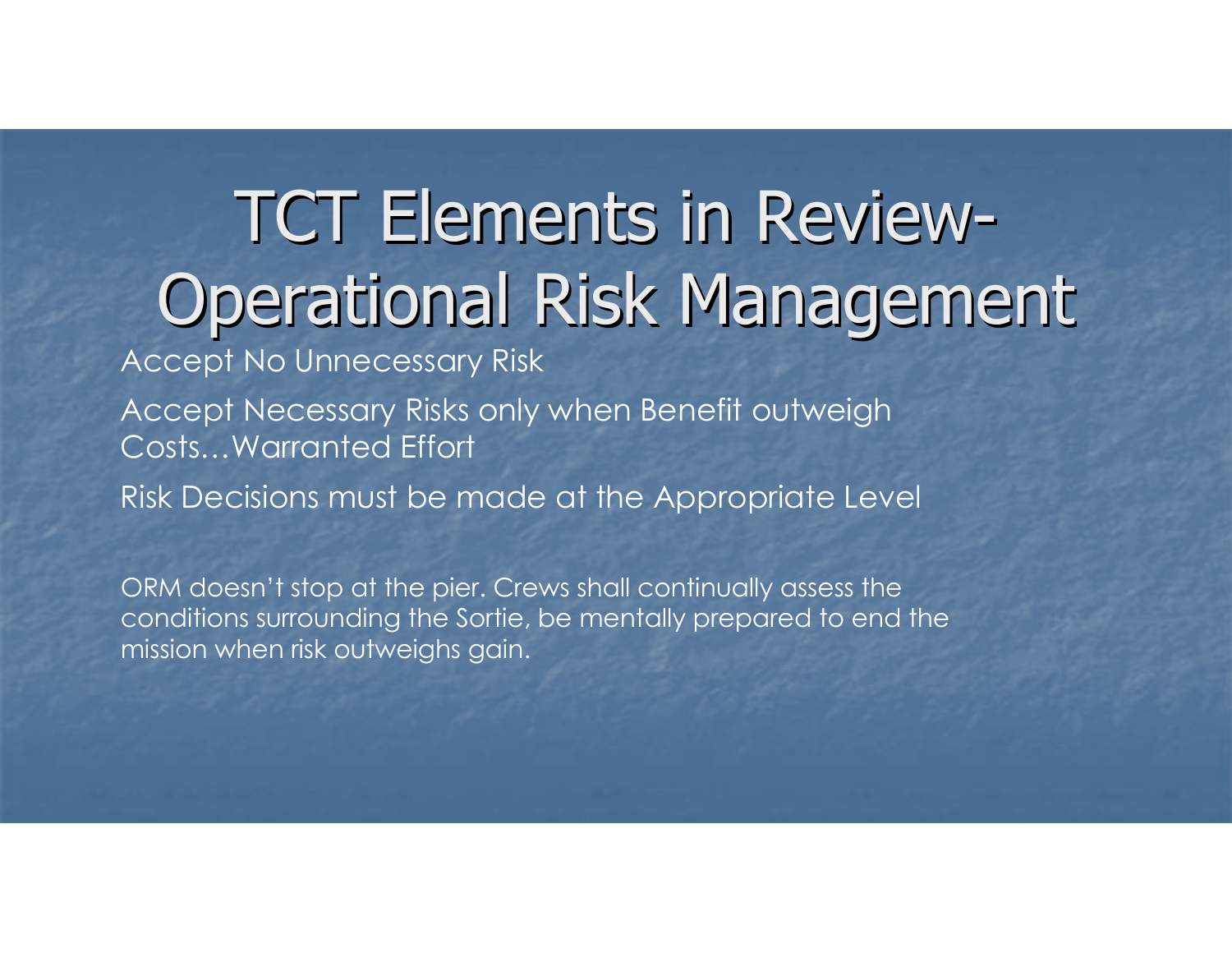## Policy Requirements

#### ALWAYS CONDUCT A THOROUGH RISK ASSESSMENT PRIOR TO A PATROL

 Very few Auxiliary Missions require hasty mission planning. Budget plenty of time prior to getting underway to complete the GAR model.

#### UPDATE YOUR RISK ASSESSMENT THROUGHOUT THE MISSION

- Get in the habit of reassessing your GAR score prior to and following drills like MOB or Towing.
- Make sure the crew understands your facility's mechanical situation so that they can make an accurate risk assessment.
- This process need not be formal, simply "Green" "Amber" "Red"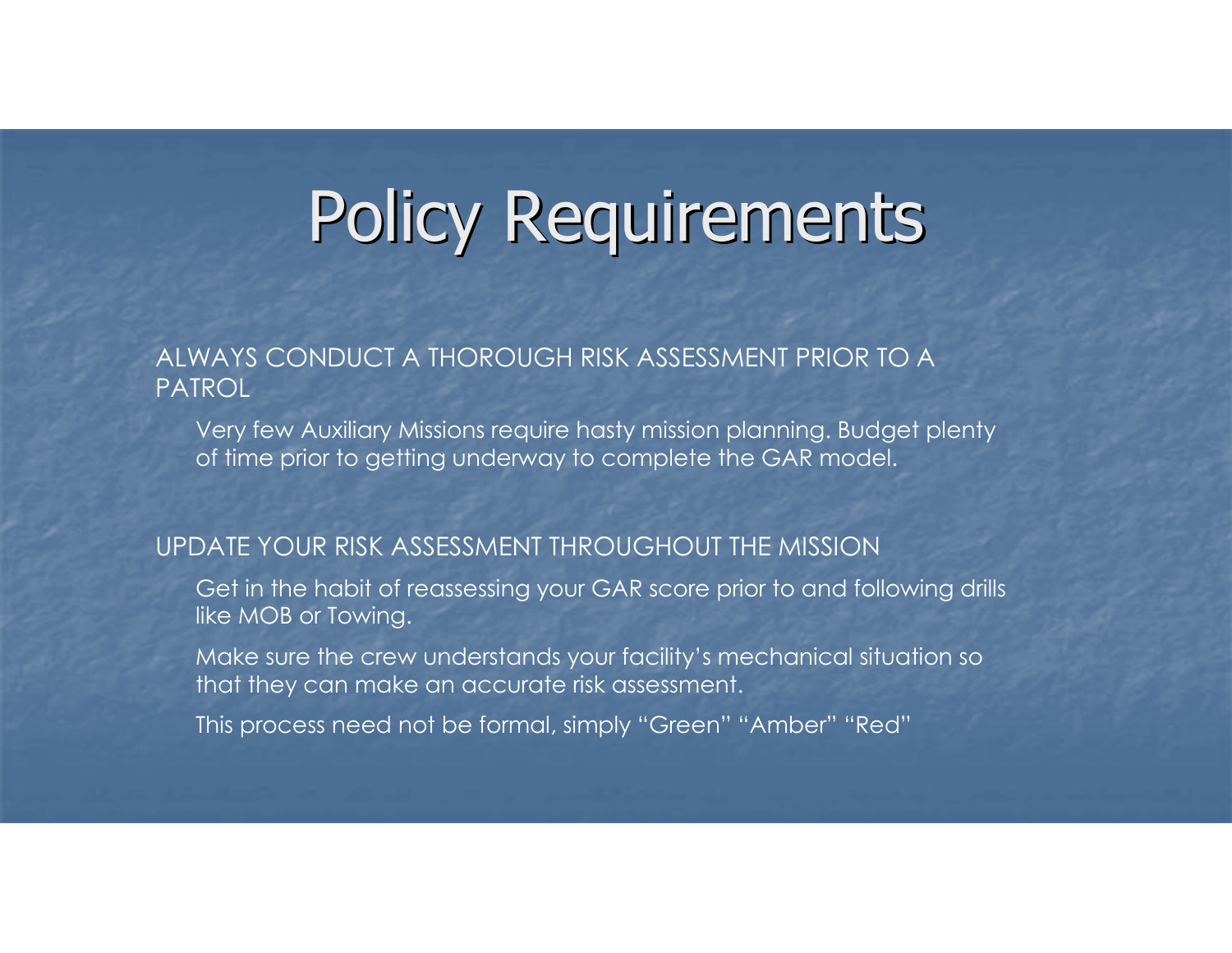## The GAR – Green Amber Red **Model**

 The Order Issuing Authority (OIA) should specify which GAR worksheet they want Auxiliary Facilities to use .

In the absence of a specified sheet by OIA, use the GAR worksheet provided by National Response Department at: http:/www.cgaux.org/response/documents/GAR%20model%Surface%20Ops.pdf

DIRAUX is working with Sector/Group/D11 to standardize GAR worksheet across the D11 Northern Region

New Guidance from D11: Coxswains are only required to report theCOLOR to Operational Control. Discussion Point: Do we report it if our score changes, but the color doesn't?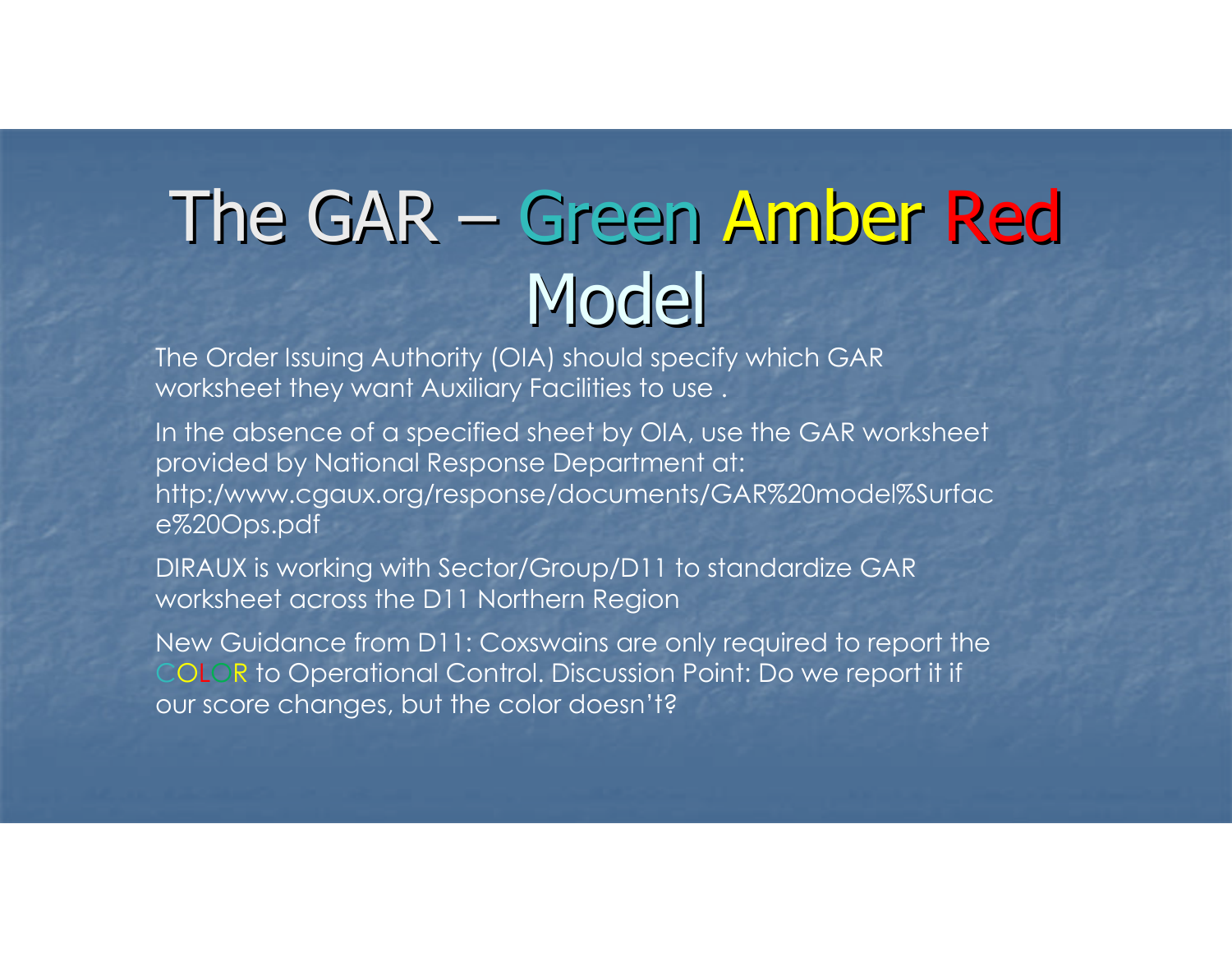## Risk Assessment Must Include the Following Factors:

Complexity of the MissionEnvironmental FactorsCrew Fitness and SelectionAny other factor that could impact the safety of the crew or themission outcome

Remember that Mishaps and Problems generally only affect the "Other Guys"…

Also remember that to everyone else, you are the "other guy."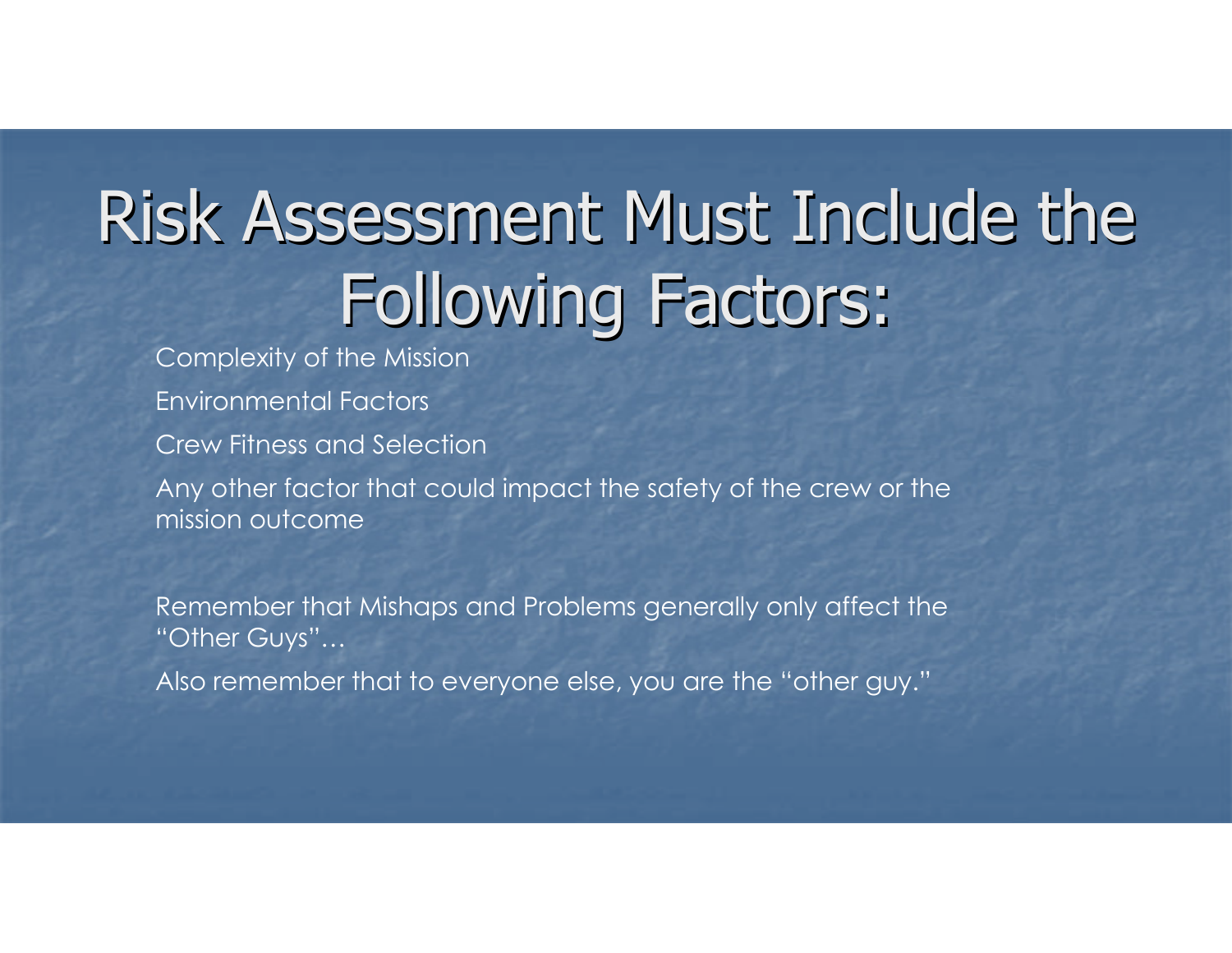### The Seven Critical Skills to TCT

"The Magnificent Seven"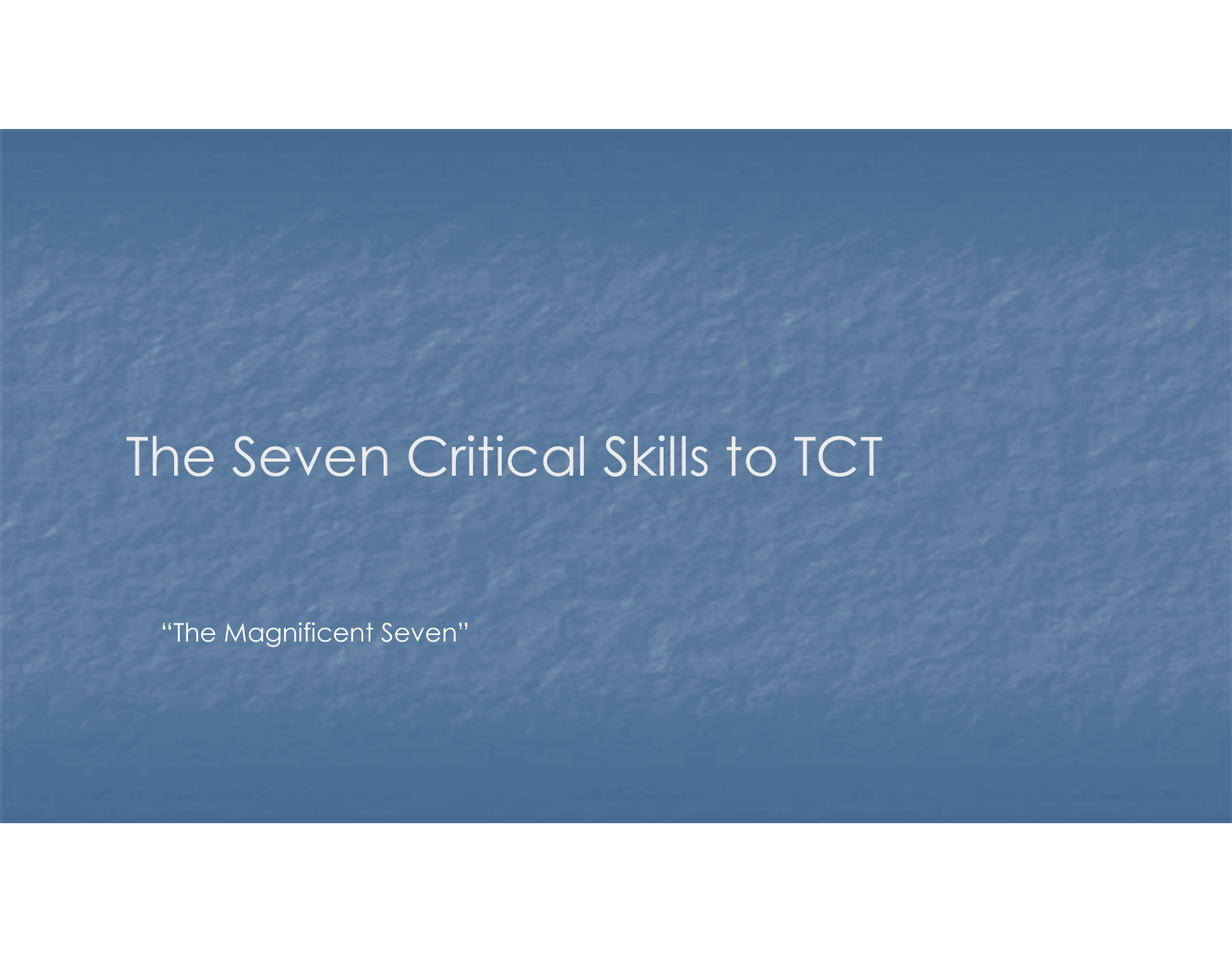### Situational Awareness

#### When it's working....

The whole crew knows what is going on around them.

Everyone is briefed on the goals and desired outcomes of the mission.

Everyone understands what key tasks must be completed to get the job done.

Bottom line: If it's working, errors get trapped and mishaps can be avoided.

When it's not....

One or two crewmembers control all the info…"Mushroom treatment"

The "whys","what's", and "How come's" arrive on scene…that's a warning sign.

Individuals become fixated on individual tasks, the big picture begins to slip away.

Bottom Line: "Loss of Situational Awareness" is the current mishap celebrity.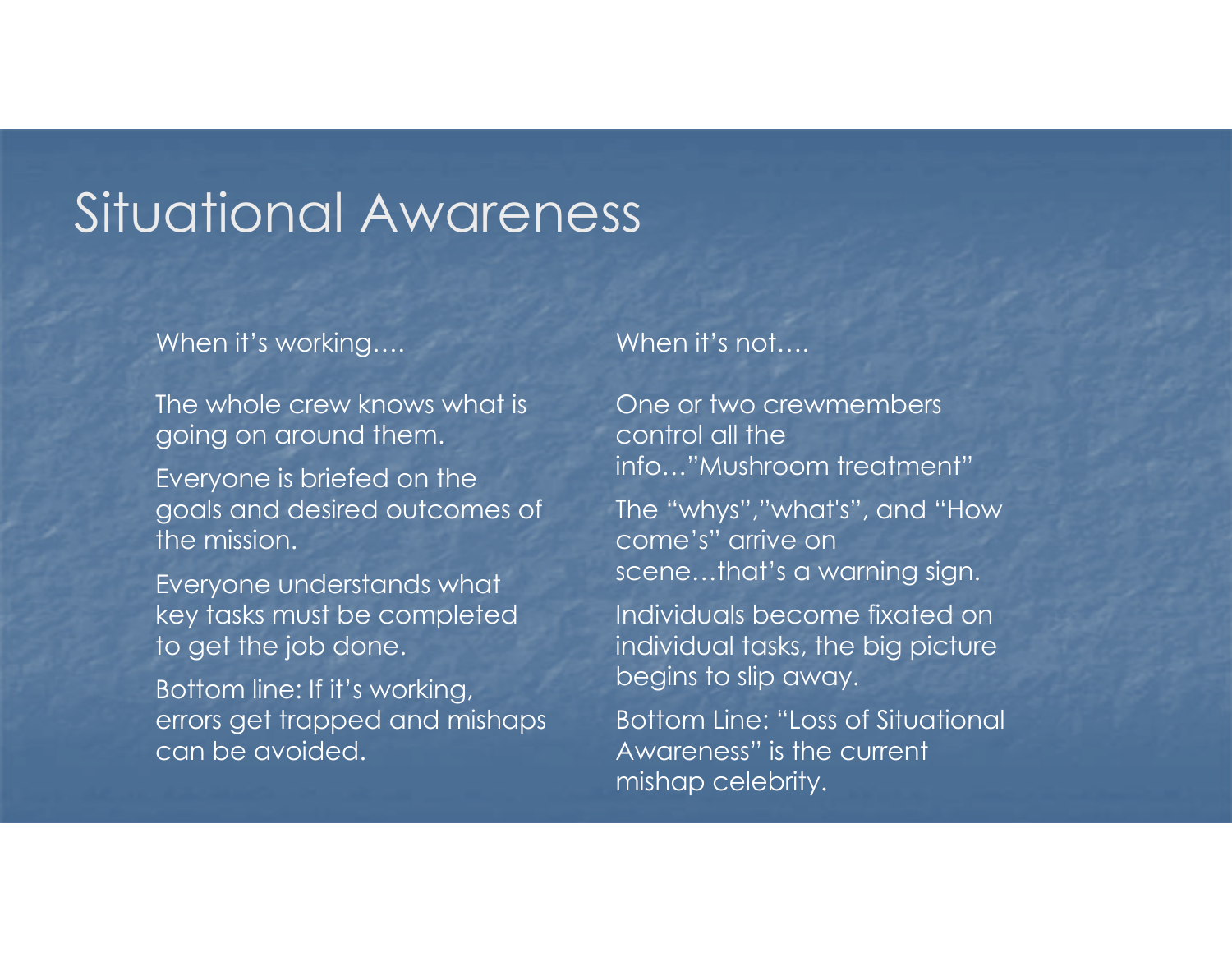### Adaptability/Flexibility-The Ability to react to changing conditions

When it's working…

Crewmembers pick up on cues (Situational Awareness) and begin reassessing matters.

Expected outcomes change.

Key tasks and mission essential information is relayed to all, including OPCON.

Bottom Line: "No Battle Plan survives first contact with the enemy" plan for the plan to fail.

When it's not working…

The crew expects the leader to pick up on the cues.

Crews continue to try and make the wrong plan work.

The leader changes the plan, but the crew doesn't "get the memo".

Bottom Line: Darwin's Theory of boat operations.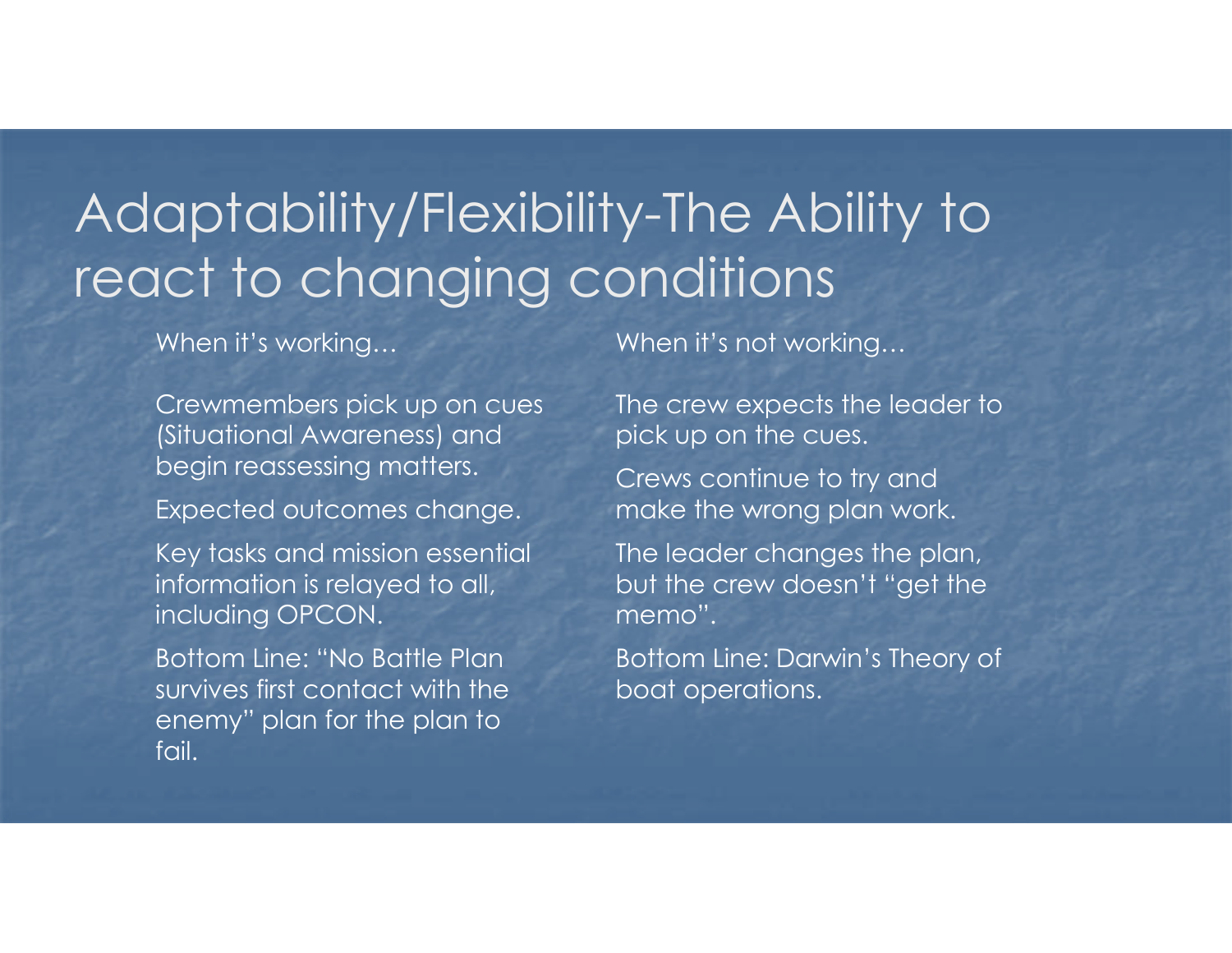### Communication-Verbal and Non-Verbal

#### Good Comms…

Ensures that the crew knows what's happening, increases everyone's situational awareness.

Ensures the crew, OPCON, and our customers know what key tasks need to be accomplished.

Help identify information gaps.

Ensure everyone "gets the memo" when the plan changes.

Utilizes Feedback Loops, Repeat Backs.

#### Bad Comms…

Increases the stress level of all involved. Information is power, those without it feel powerless.

Can cause crewmembers to focus on the wrong tasks.

Are the most common reason for failed evolutions; typically more so than lack of skills or competency.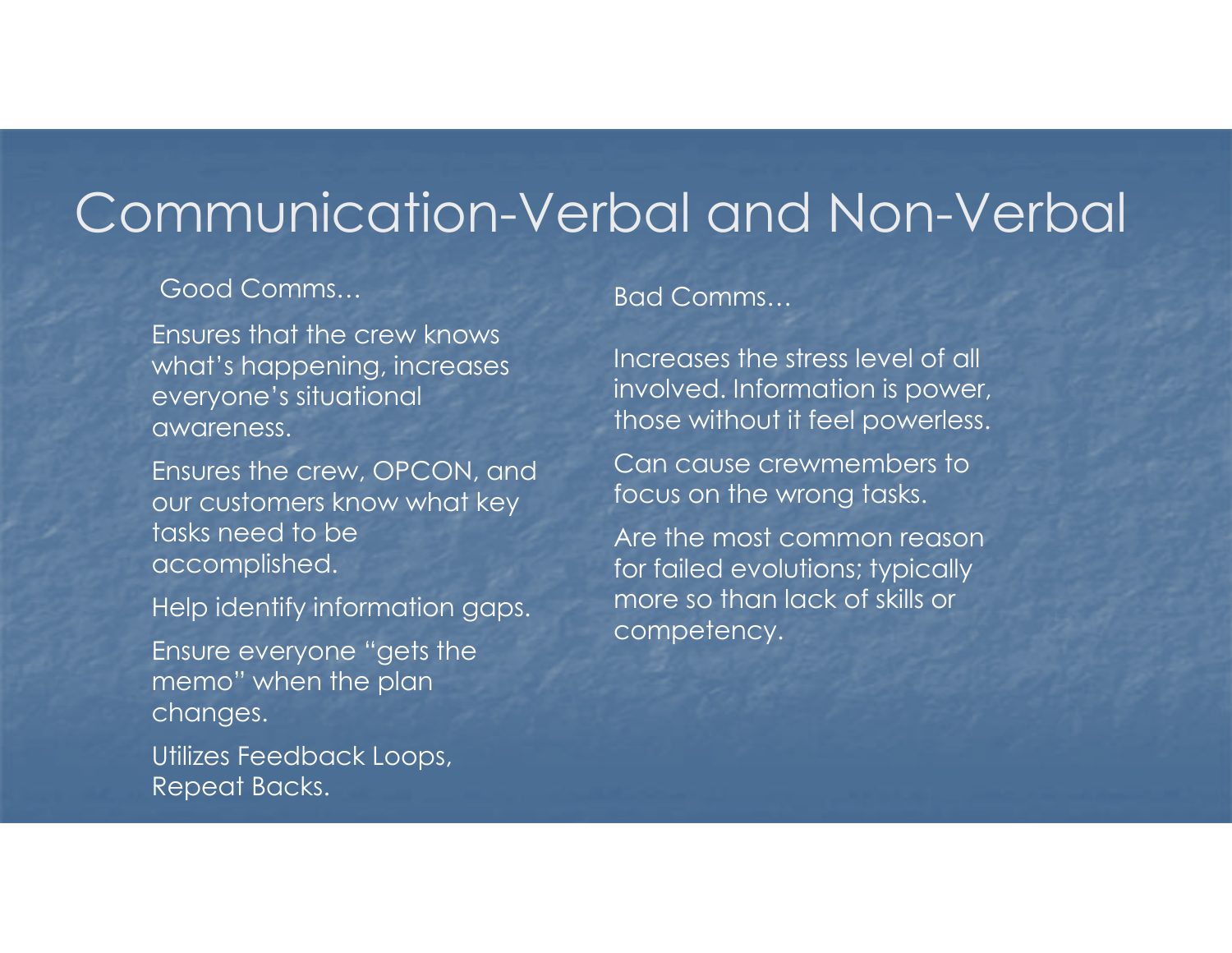## Leadership- Who's in Charge?

Leadership is not about giving orders.

Leaders do find ways to obtain the willing participation of others towards accomplishing a goal.

Remember that the goal must be aligned with current policies andthe mission at hand.

As Volunteers, we cannot "order" anyone to do anything. We have to have respect and trust of our shipmates to make things work.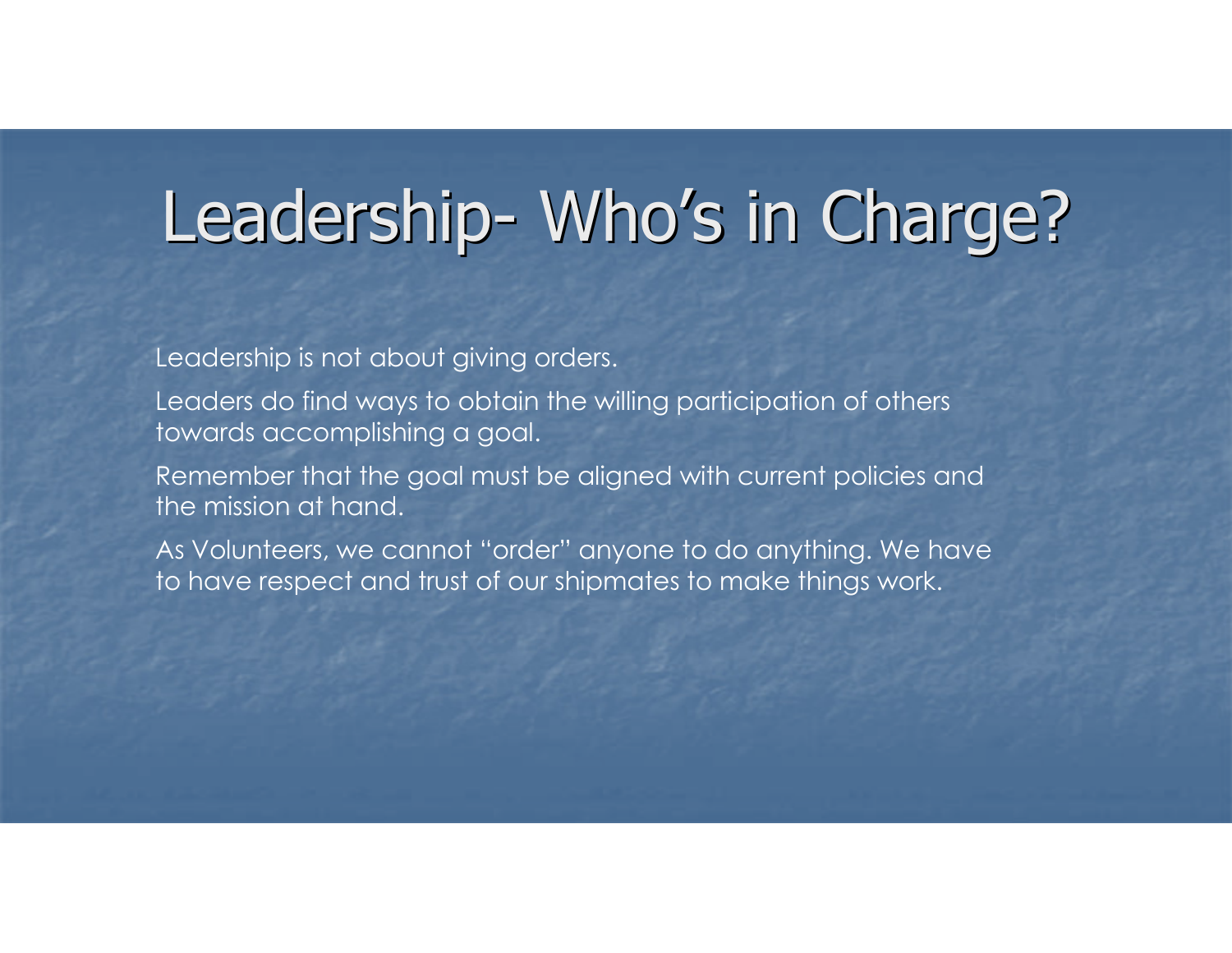### **Assertiveness**

#### Is….

Caring about the mission outcome, how the Coast Guard and Auxiliary is regarded among the boating public.

Speaking up when something doesn't seem right, even if you can't quite figure out what is wrong. Think funny smells in a cockpit.

Seeking resolution when conflicting information or opinions are present.

#### Isn't…

Being the "Alpha Dog" and calling all the shots.

Only a privilege of the experienced, or a perk that comes with seniority in the organization.

Caring about how <u>you</u> will be **change in the last of the container** perceived by your peers or others.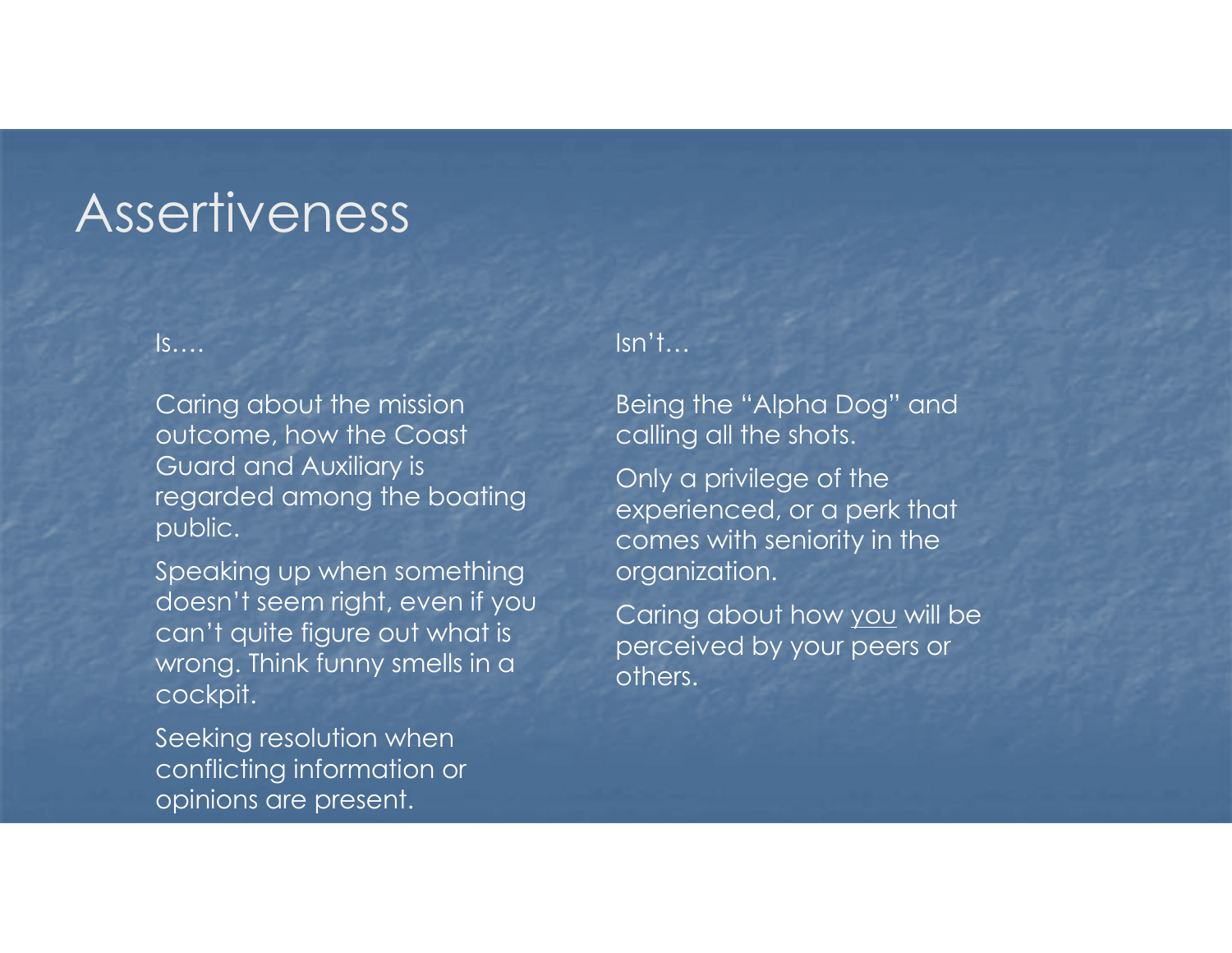## Mission Analysis

Making a plan, and then a plan for when that first plan fails. A plan feeds "When/Then" thinking instead of relying on "If/Then" thinking.

Organize your team and equipment. Allocate time to make sure you communicate contingency plans to your most precious resource, your crew.

Identify the key tasks and critical decision points that lay ahead.

Brief it, Brief, Brief it. Remember that very few Auxiliary Missions require hasty planning.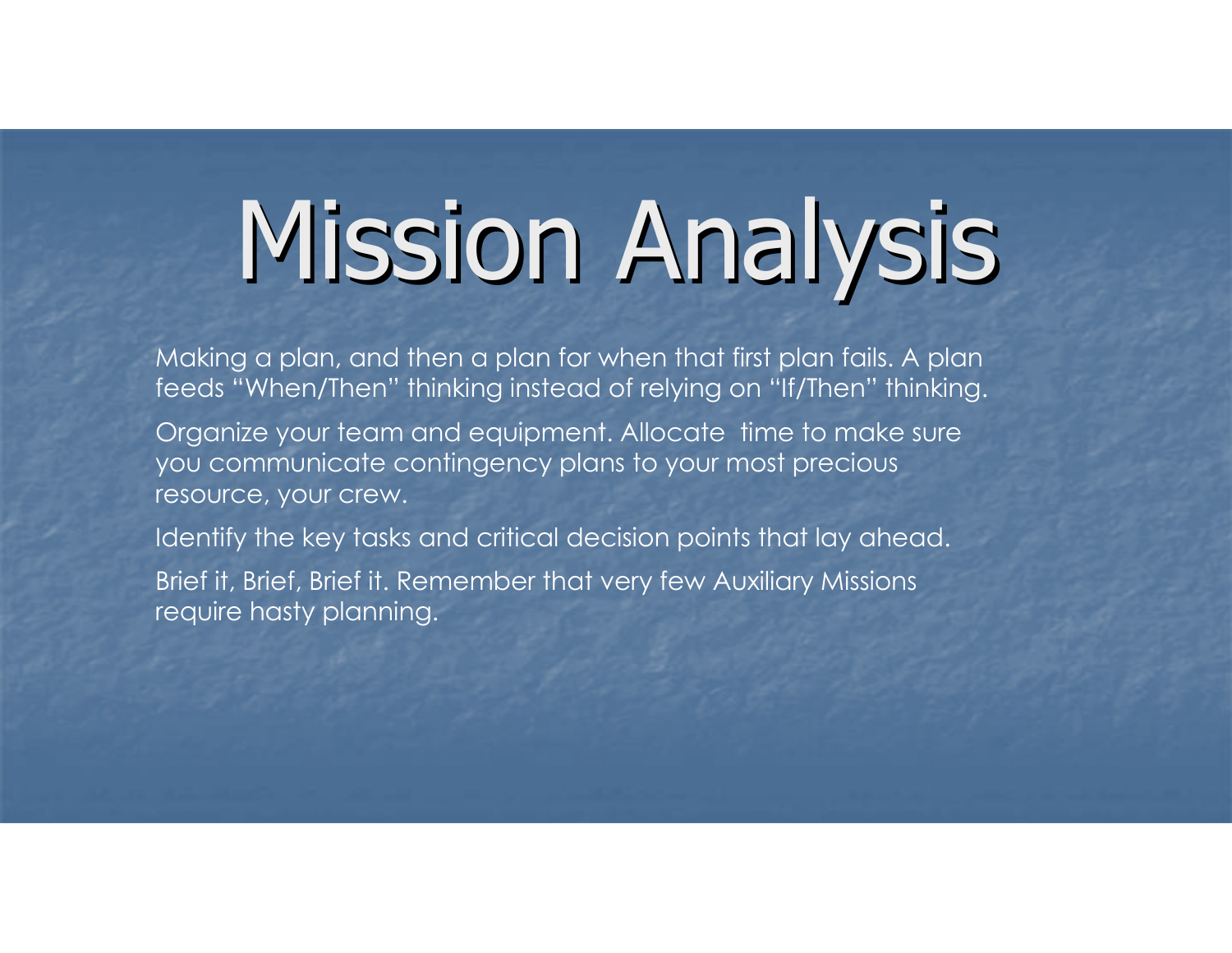## Decision Making

The Heart of TCT

The other critical skills feed the decision-making process:

- Gather information (SA)
- Analyze the information (MA)
- Identify Alternatives (A&F)

 Select the alternative that meets the mission goals consistent with policy (Leadership)

 Monitor the outcome, start gathering information for the next decision point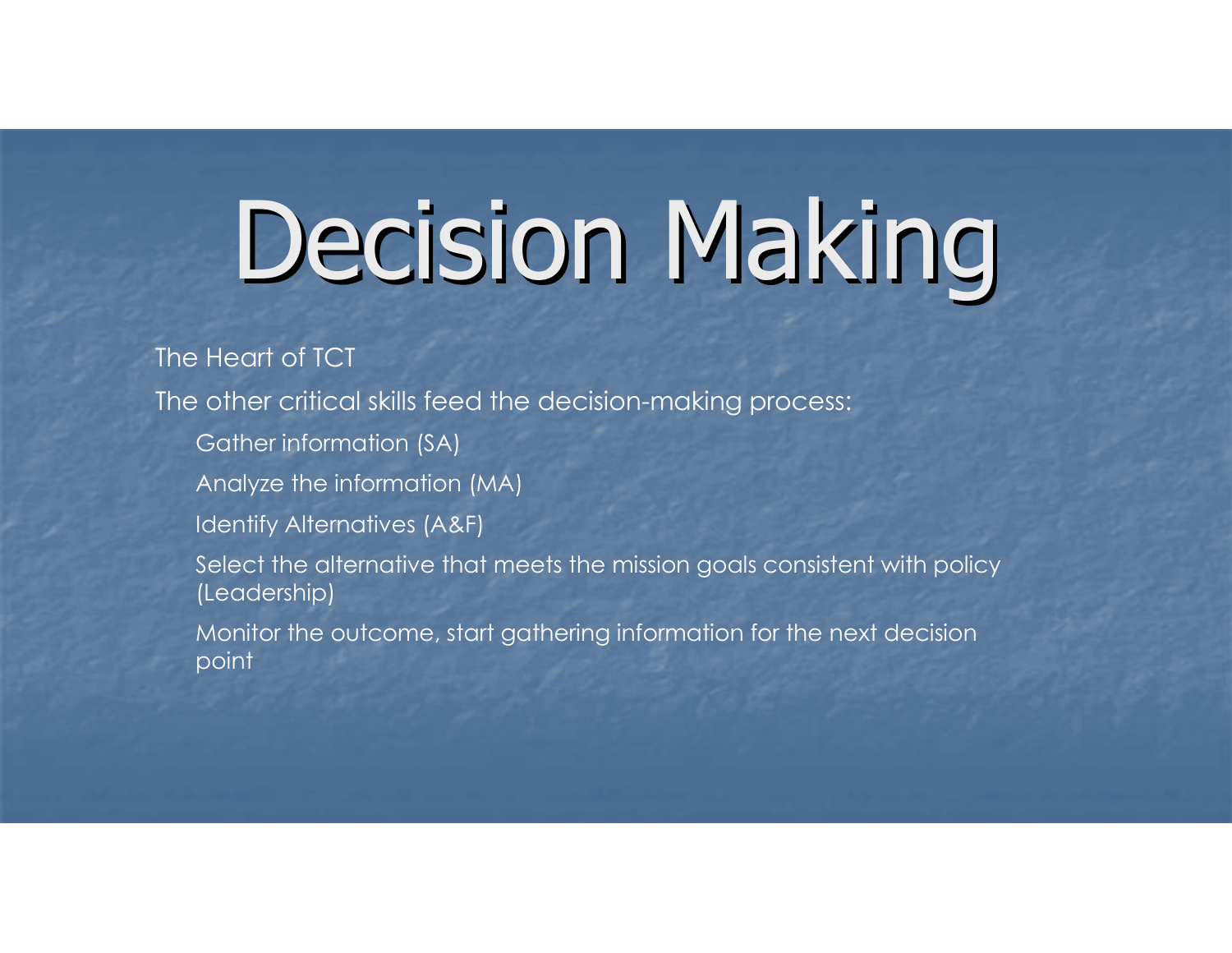### Participant Session

A breezy day in New York lower bay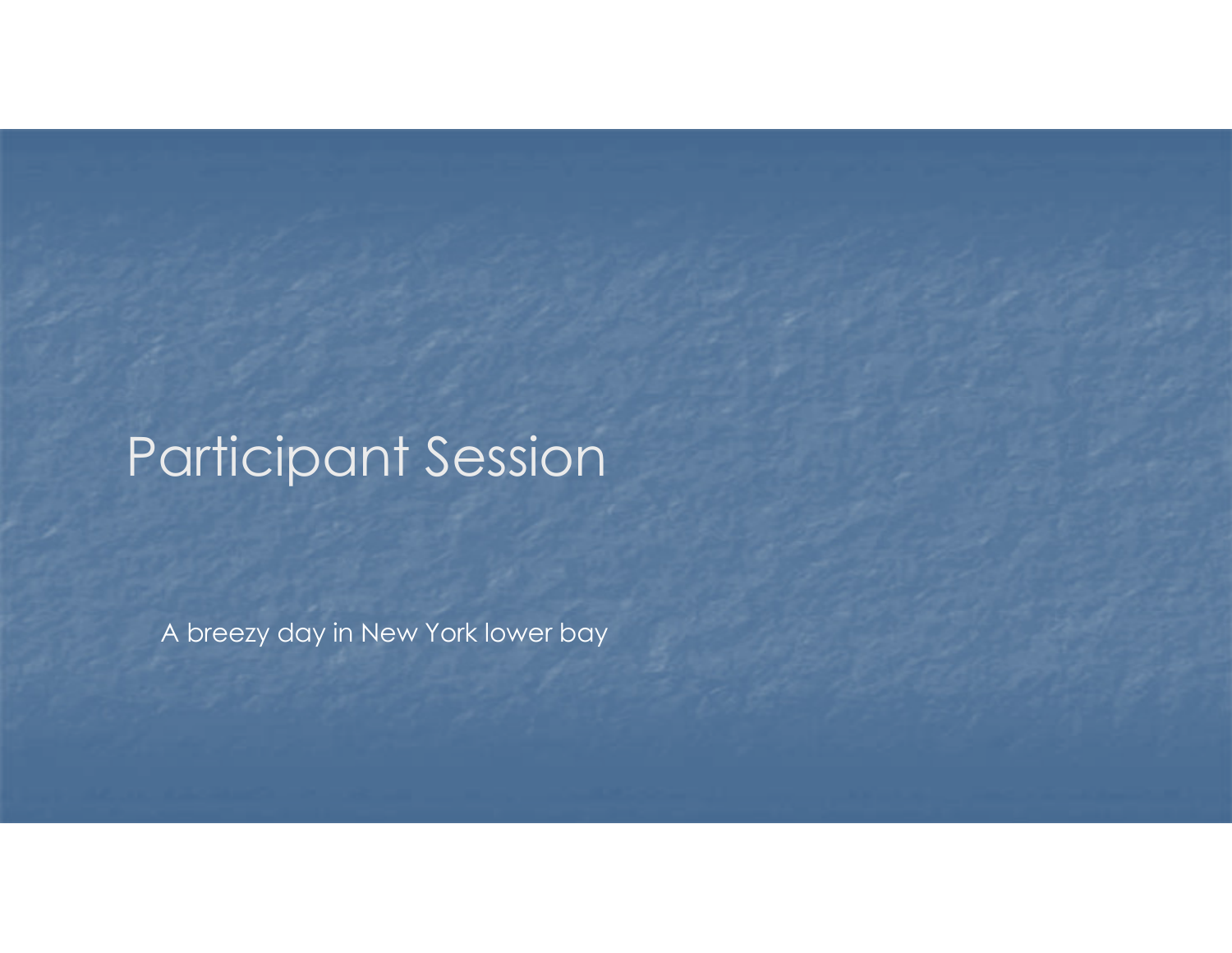Mission: Assist with safety zone for Atlantic Highlands Bay Day Regatta and swim. Safety and crowd control duties. Several celebrities scheduled to participate in the regatta.

Facility: 27 Foot Zodiac RHIB, walk around center console, 200 HP outboard. Furuno NAVNET system, one mounted VHF, one H/H VHF.

Crew: Ed, Coxswain, 14 years boat crew, 10 as coxswain.

Bill, Crew, Facility Owner, 3 years as crew, breaking in Coxswain.

Susan, Crew, 7 years experience

Howard, 15 years experience, new to area though.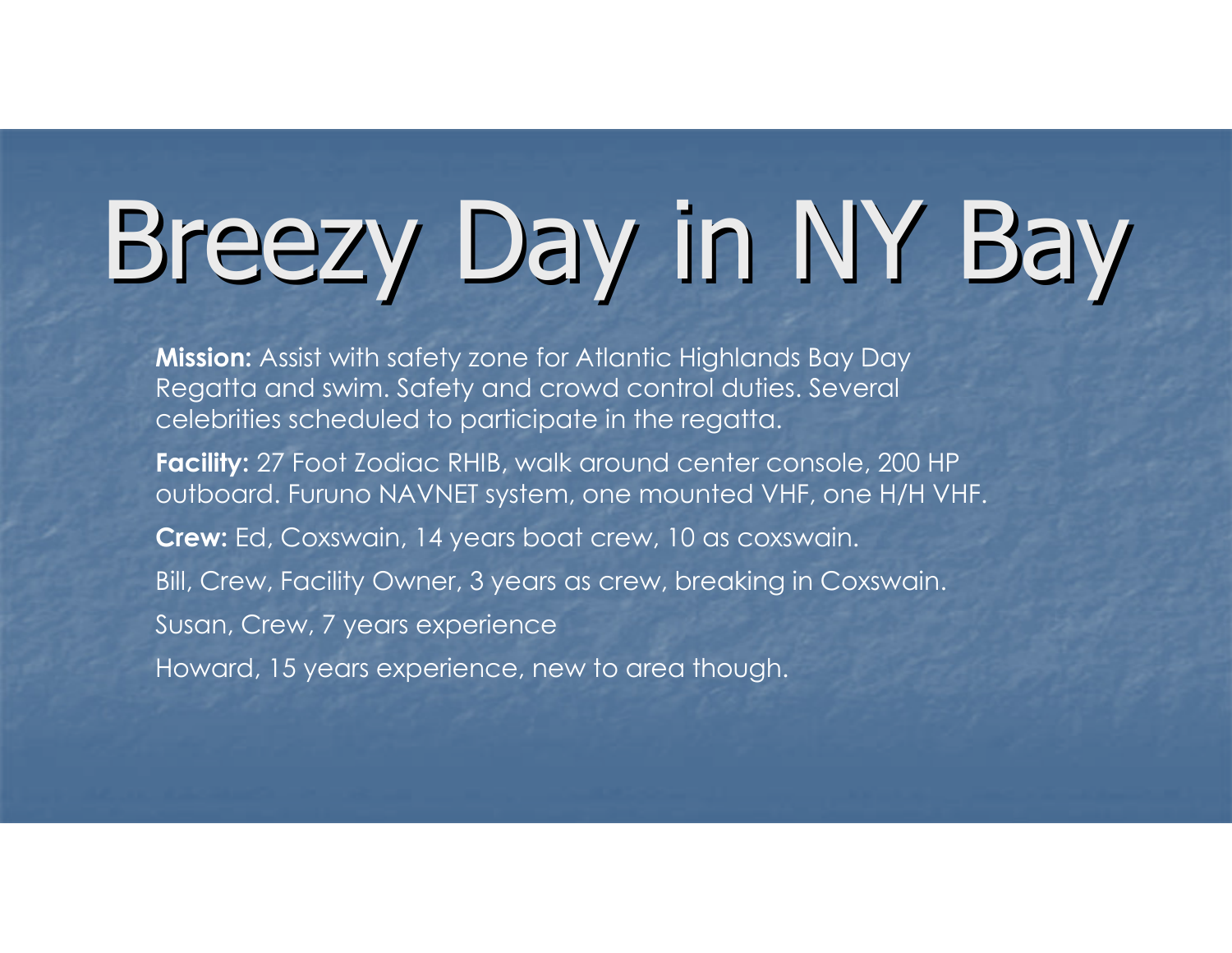#### Weather:

 88F and Hazy Winds NW 15kts, gusting to 20kts. Humid Low Tide at 1032 hours local Water Temp 69F

#### Location:

Lower New York Harbor, North of Atlantic Highlands Municipal Marina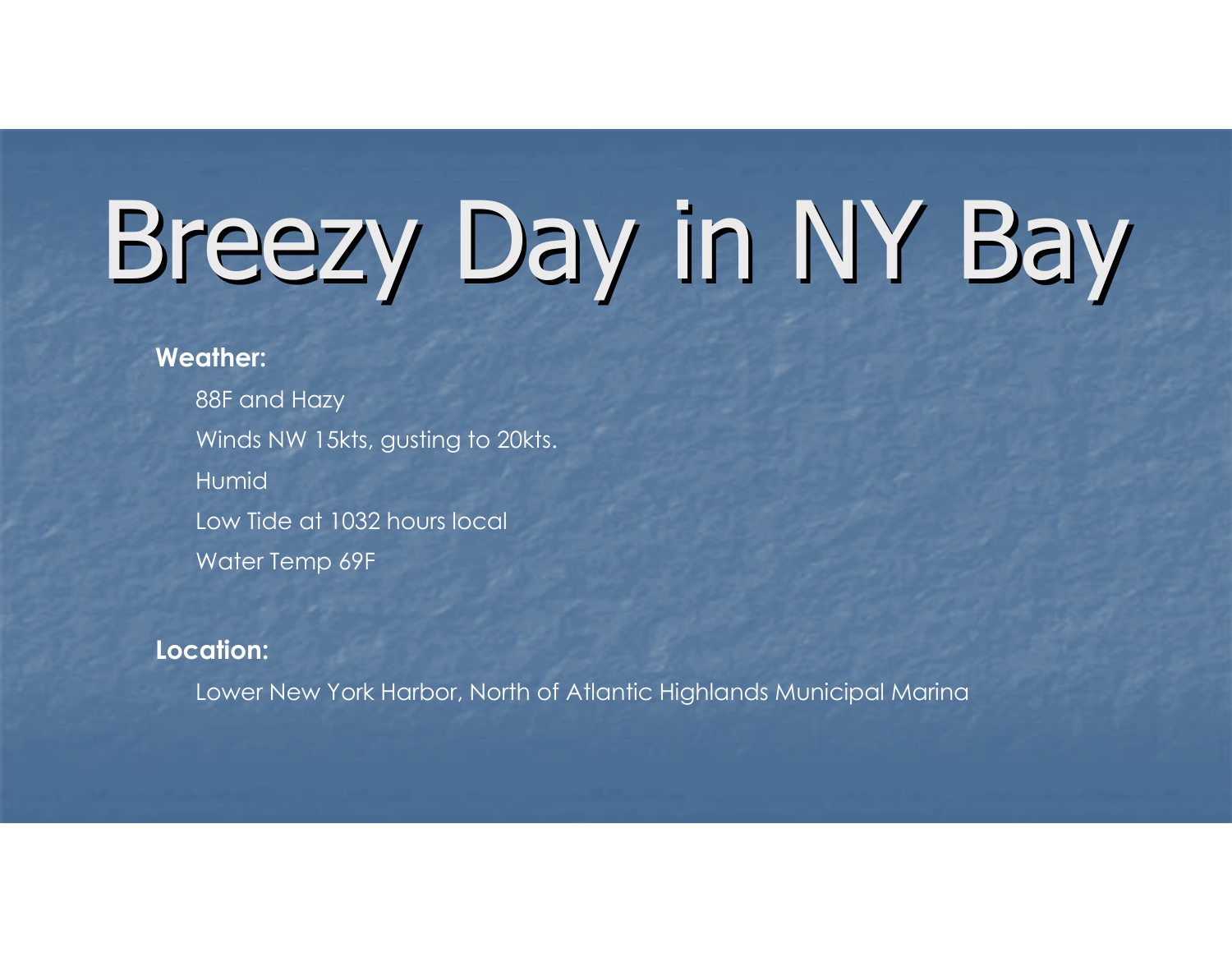Experienced Auxiliary Boat Crew from D1S

Assigned to maintain a safety zone during celebrity sailing regatta and fund-raising swim

 Three Auxiliary Vessels and one Active Duty CG RBS tasked by SECTOR New York, Coxswain of RBS serves as PATCOM.

Following regatta north of the marina breakwall, swimmers will depart from marina pier 4 and swim around the breakwall to Atlantic Highlands Yacht Club.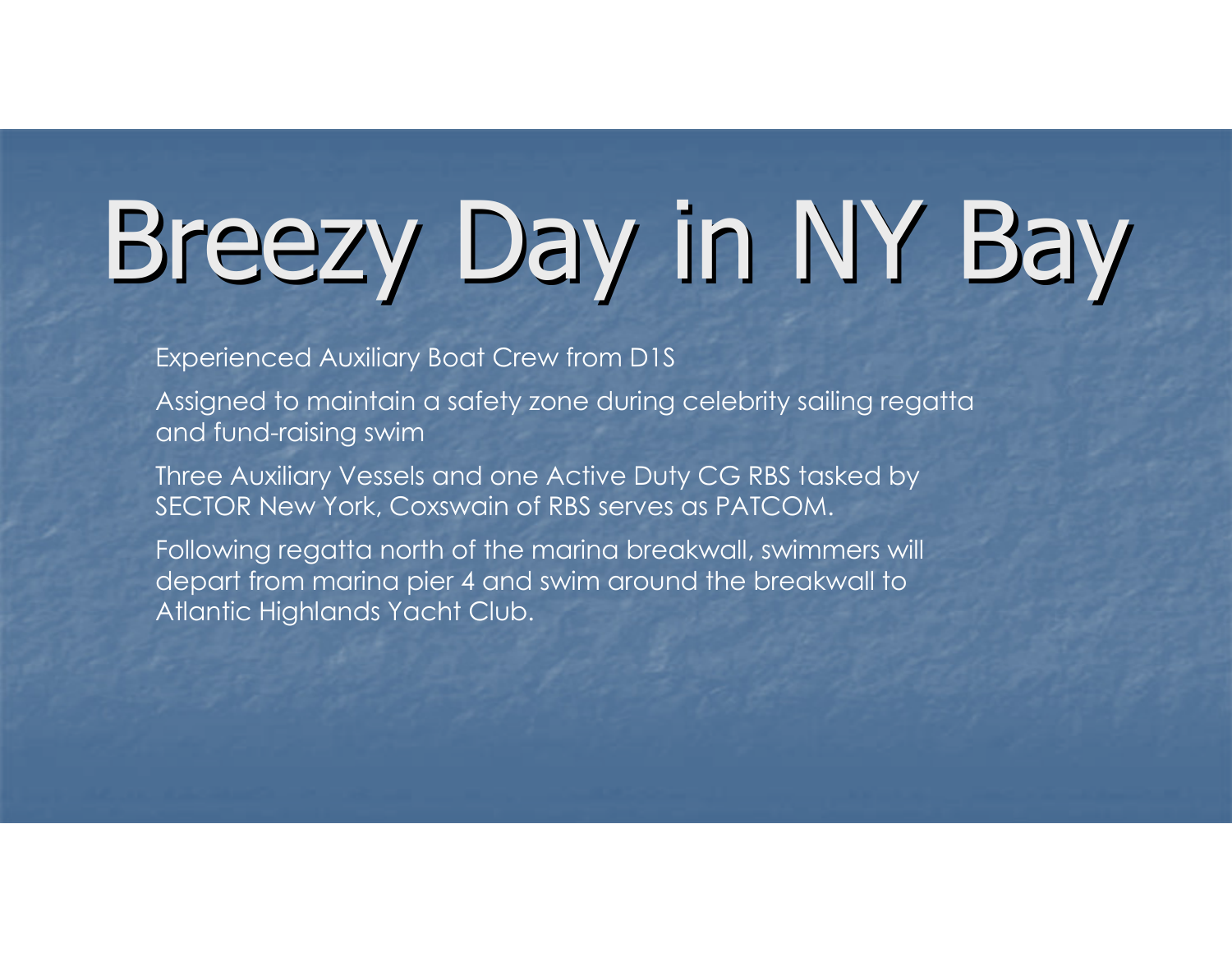Prior to leaving his house, an hour before arriving at the marina, Ed fills out the GAR worksheet.

As the break in Coxswain, Bill conducts the underway brief for the crew and assigns tasks for departing. Feeling a bit rushed, Ed calls SECNY via cell phone to advise them of his GAR score of 12. The crew dons Type III PFD's and SAR vests.

SECNY Watch stander reminds Ed to contact PATCOM on VHF-21 once he gets on scene.

Once underway, the noise of the wind, combined with the engine noise makes the installed radio difficult to hear. Howard has the H/H VHF in his SAR Vest pocket.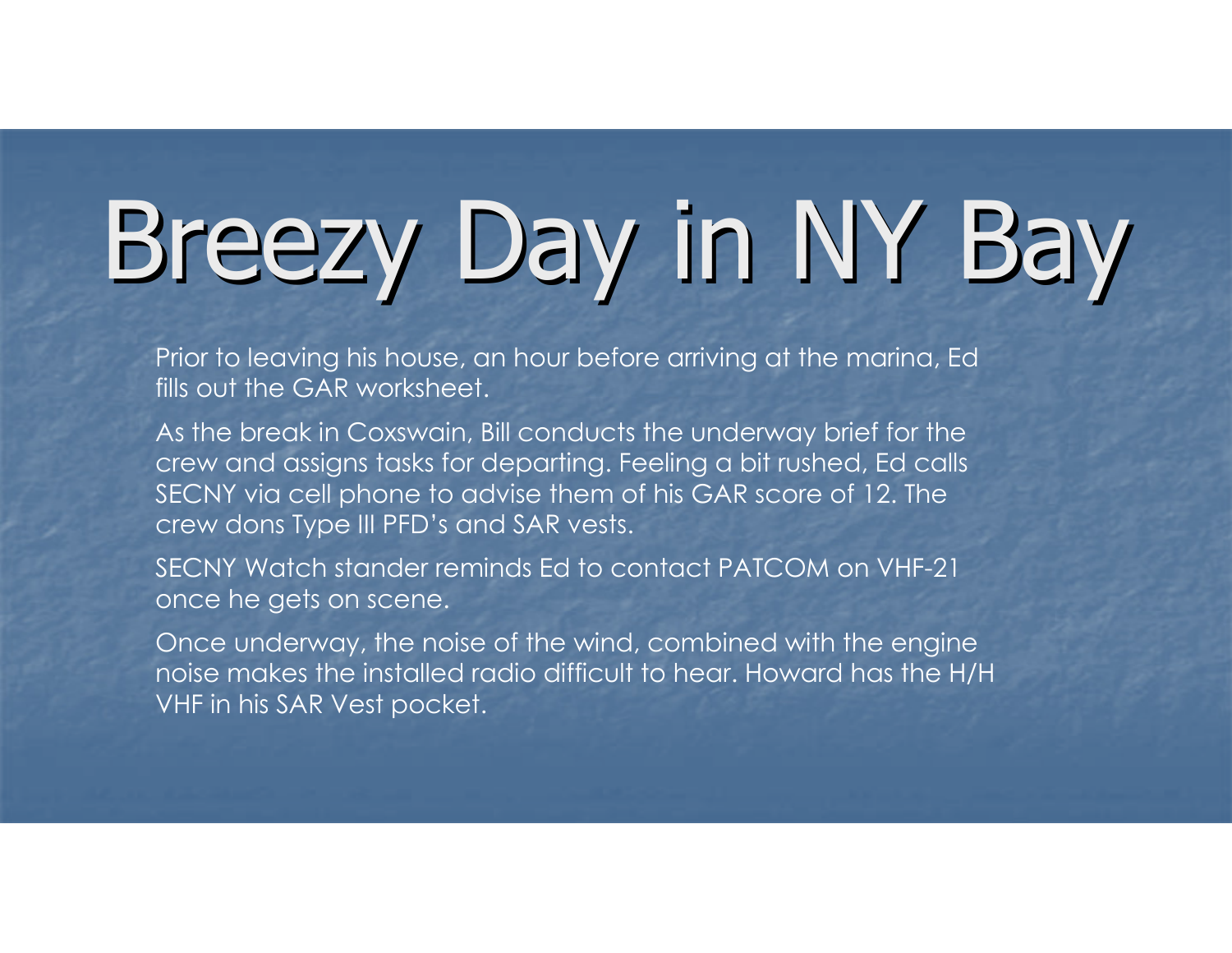The crew arrives on scene at the west end of the regatta course. Traffic is heavy in vicinity of the course and the crew gets to work advising a group of fishermen that a COTP safety zone is about to go up.

About forty minutes after arriving on scene, the CG RBS pulls alongside. The coxswain seems agitated and asks if the Aux crew is having radio issues. He tells Ed that he's been trying to call them on VHF-21 for thirty minutes.

Embarrassed, Ed apologizes. Conducts a radio check on VHF-21 and checks in with PATCOM. Once the RBS departs, he chastises Howard for not having the Handheld VHF set to VHF-21, a common practice in this AOR.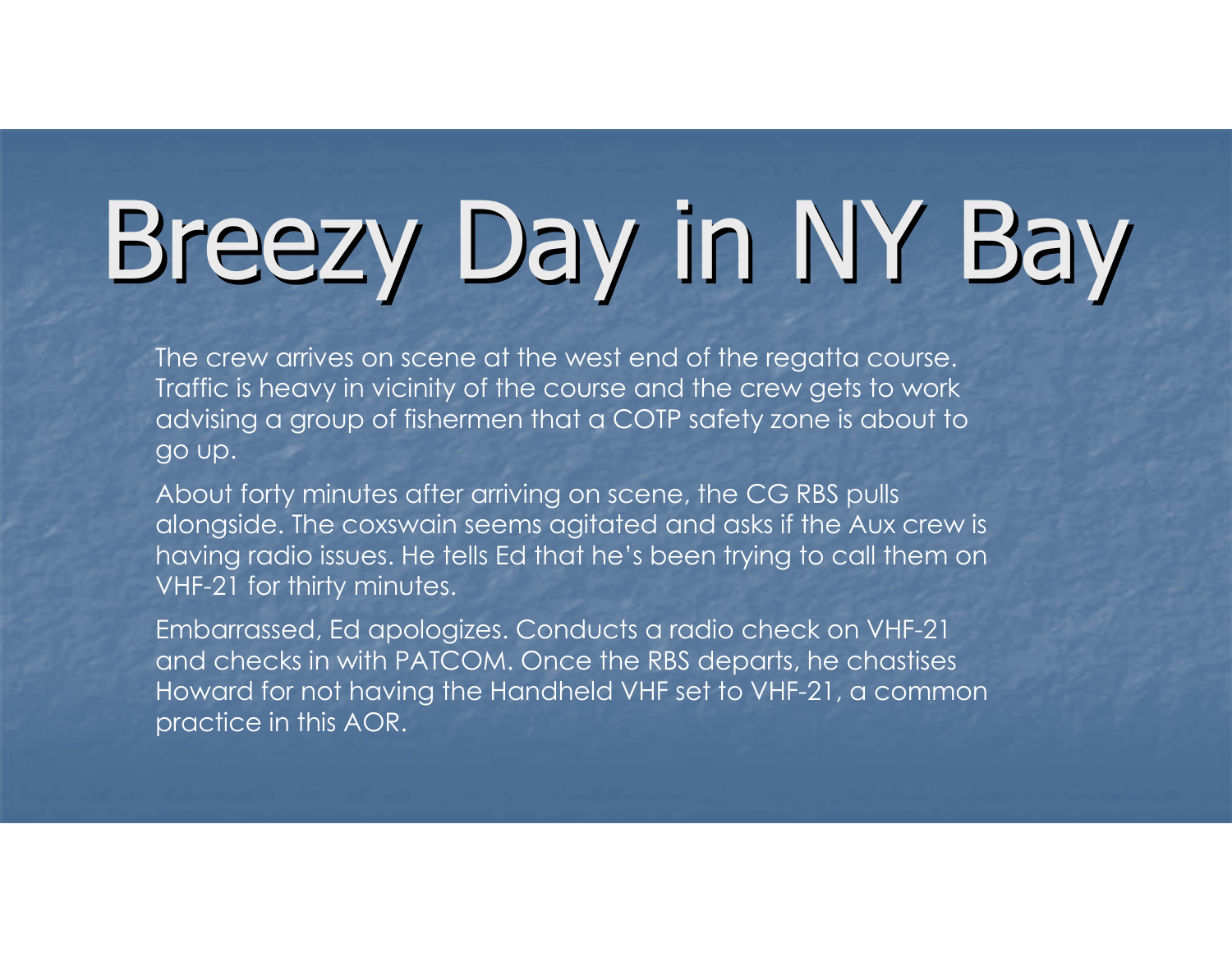At the conclusion of the celebrity sailing regatta, the AUX facility proceeds into Atlantic Highlands Marina to assist with the swim. They enter the Marina from the main, East, entrance.

The Crew loiters in vicinity of the swim start at the west end of the harbor. Susan notices that the Sea Streak High Speed Ferry is entering the Harbor from the east entrance. This Ferry provides hourly trip from Atlantic Highlands, NJ to Manhattan, NYC. Susanannounces the ferry's presence to the crew.

As the last swimmers enter the water, it is apparent to Ed that several are struggling today due to the gusty winds and chop. He takes the helm from Bill and moves in closer, following the stragglers.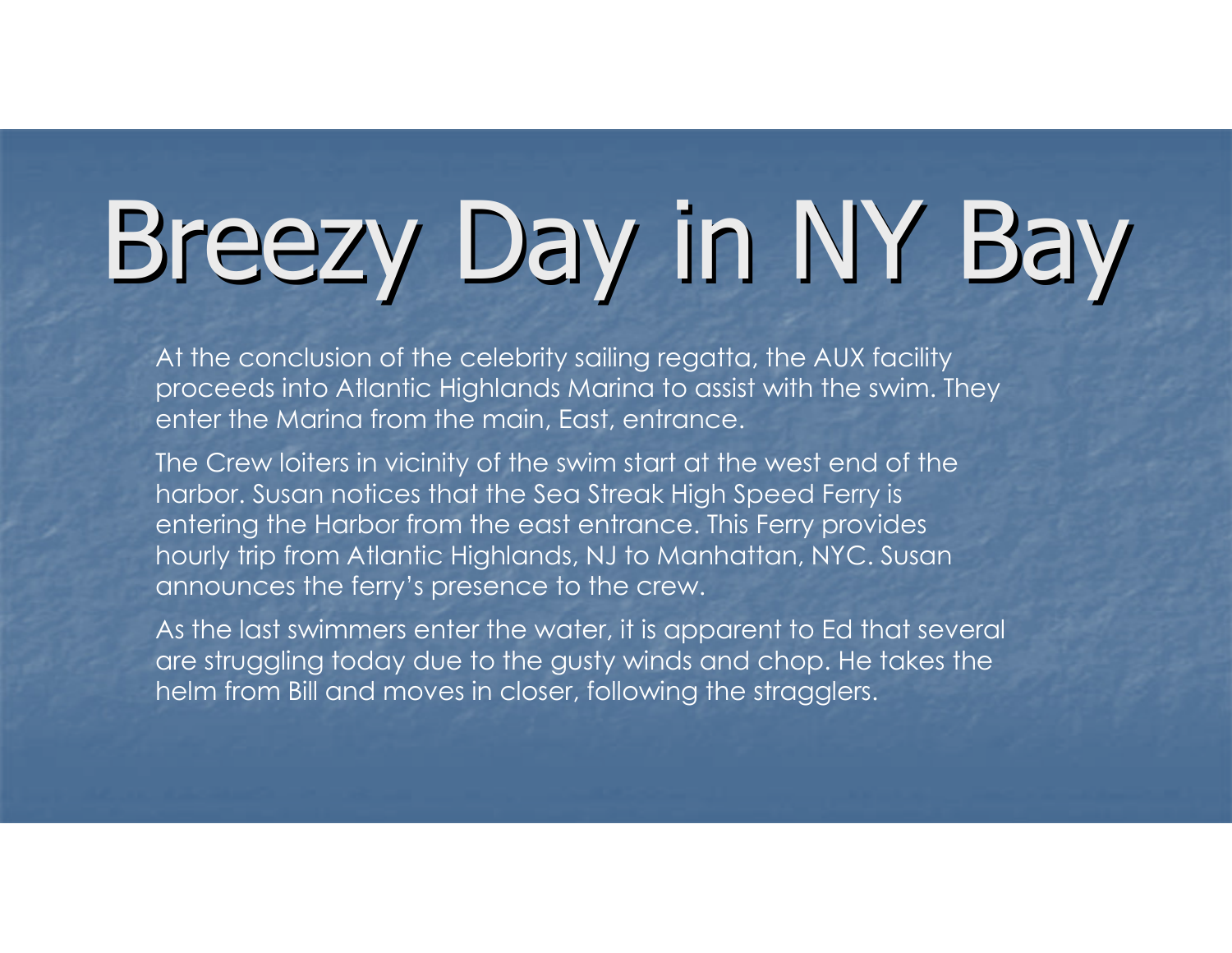As they approach the West Cut in the Break wall; Ed, Howard, andBill are watching the struggling swimmers and discussing their recovery options should they be waved in.

Susan, who has been watching the Ferry unload and load at it's terminal, announces that the ferry has gotten underway and appears to be following the Aux Facility out of the Marina. Ed tells Howard, who was starting to focus on the chart plotter, to hail the ferry on VHF-13 and inquire about her intentions.

Bill warns Ed to steer clear of the rocks to starboard since the wind is blowing harder than usual.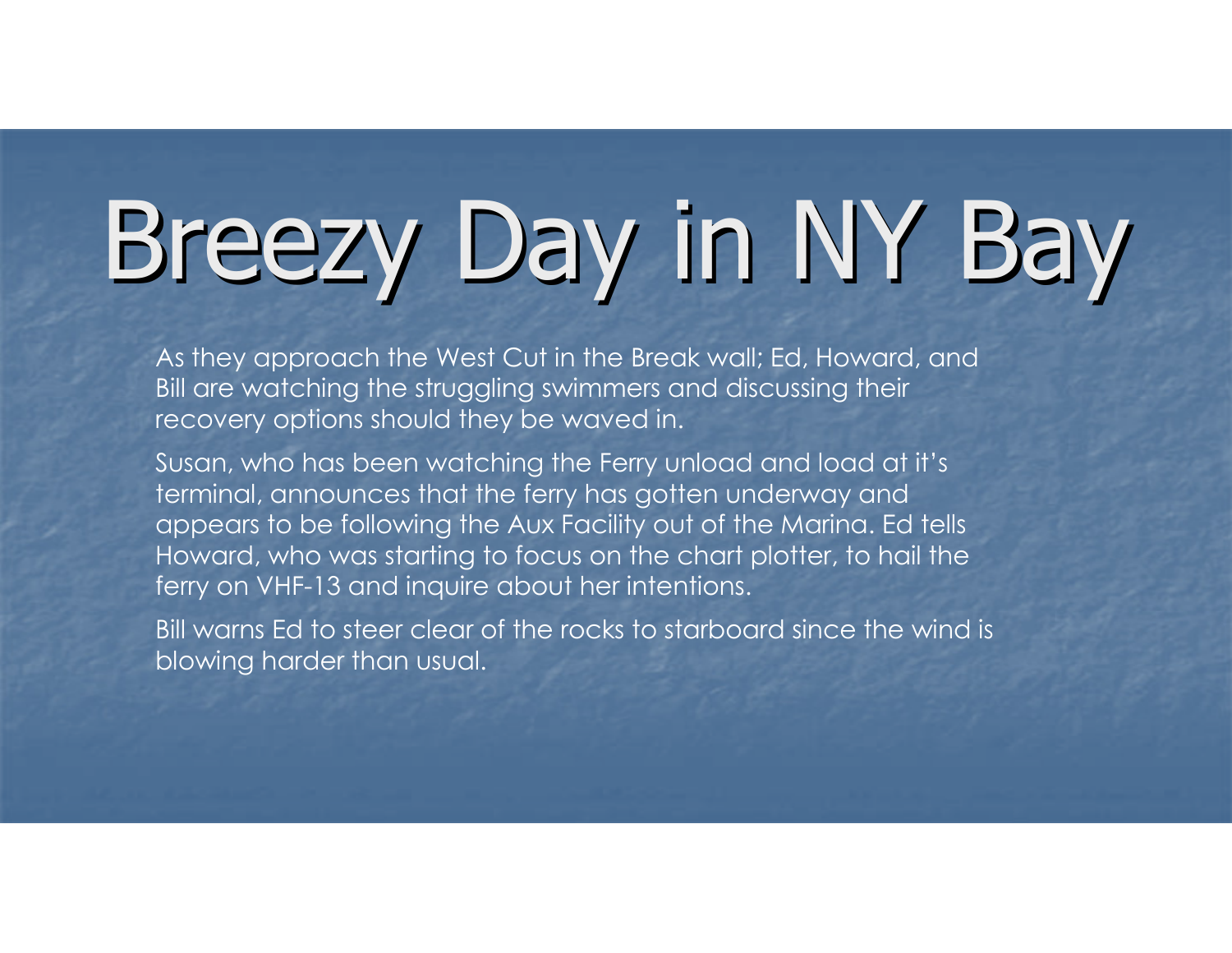Suddenly, the boat jerks to an abrupt stop. The depth sounder alarms goes off and the engine stalls. Ed declutches the engine, secures it, while Bill and Susan go forward to rig the anchor. Howard points to the plotter and shows Ed where they appear to be amongthe ruins of the Old Clam cannery pier.

Ed contacts PATCOM via radio and advises of their situation. TheAnchor holds and the wind blows them clear of the obstruction.

A second Aux facility takes them into tow and safely moors them at the Yacht Club Haul Out. Subsequent investigation reveals damageto all three propeller blades, a crack in the outboard skeg, and several scratches in the fiberglass hull of the Zodiac.

**Bill is not happy.**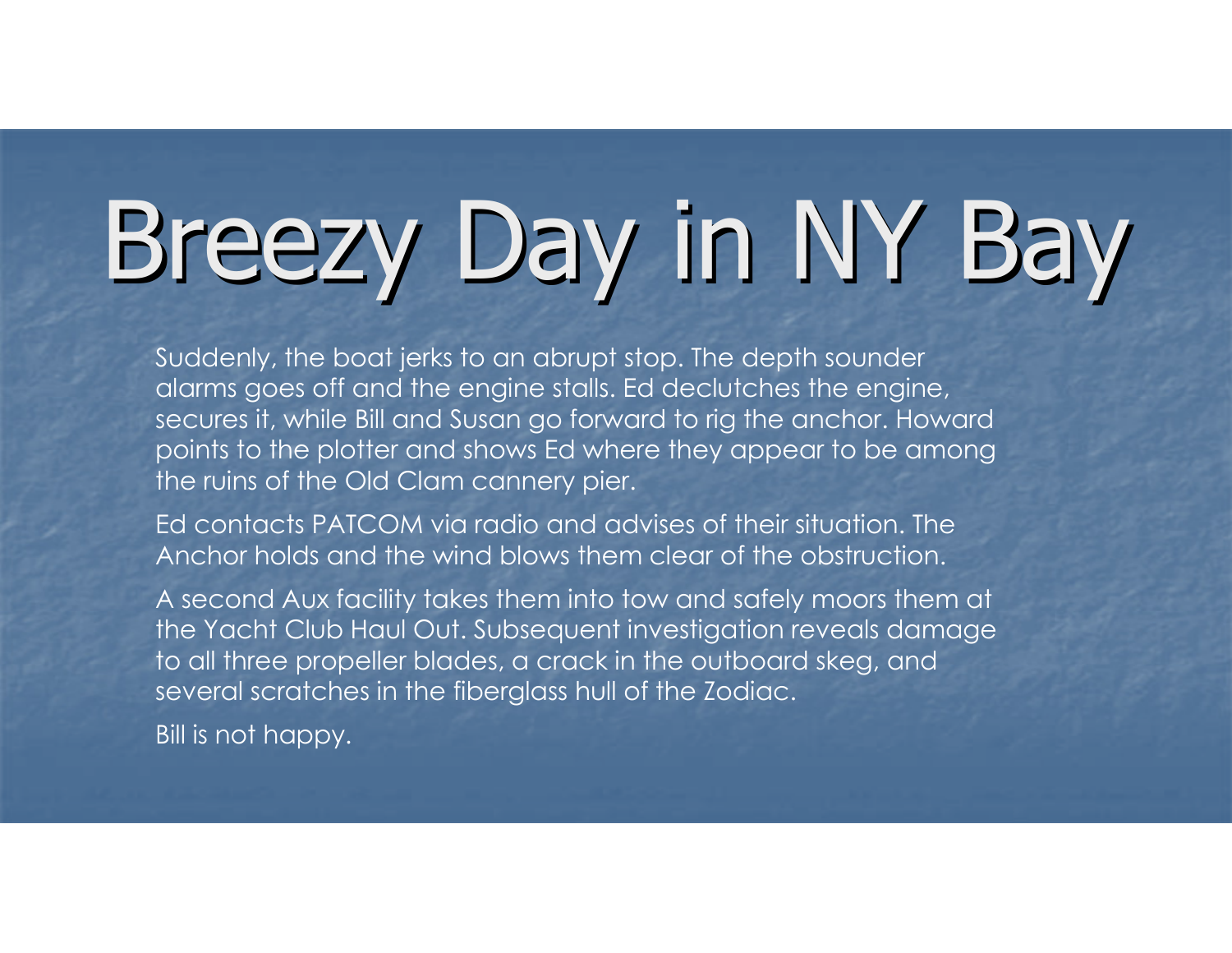## Your Mission…

Among your "Crew" of tablemates, assign a note taker.

Identify to the key tasks that needed to be completed for this mission to be a success.

Document 3-5 points where things didn't go as planned or could have been improved.

Document 3-5 points that went well.

Write them down on the sticky notes provided.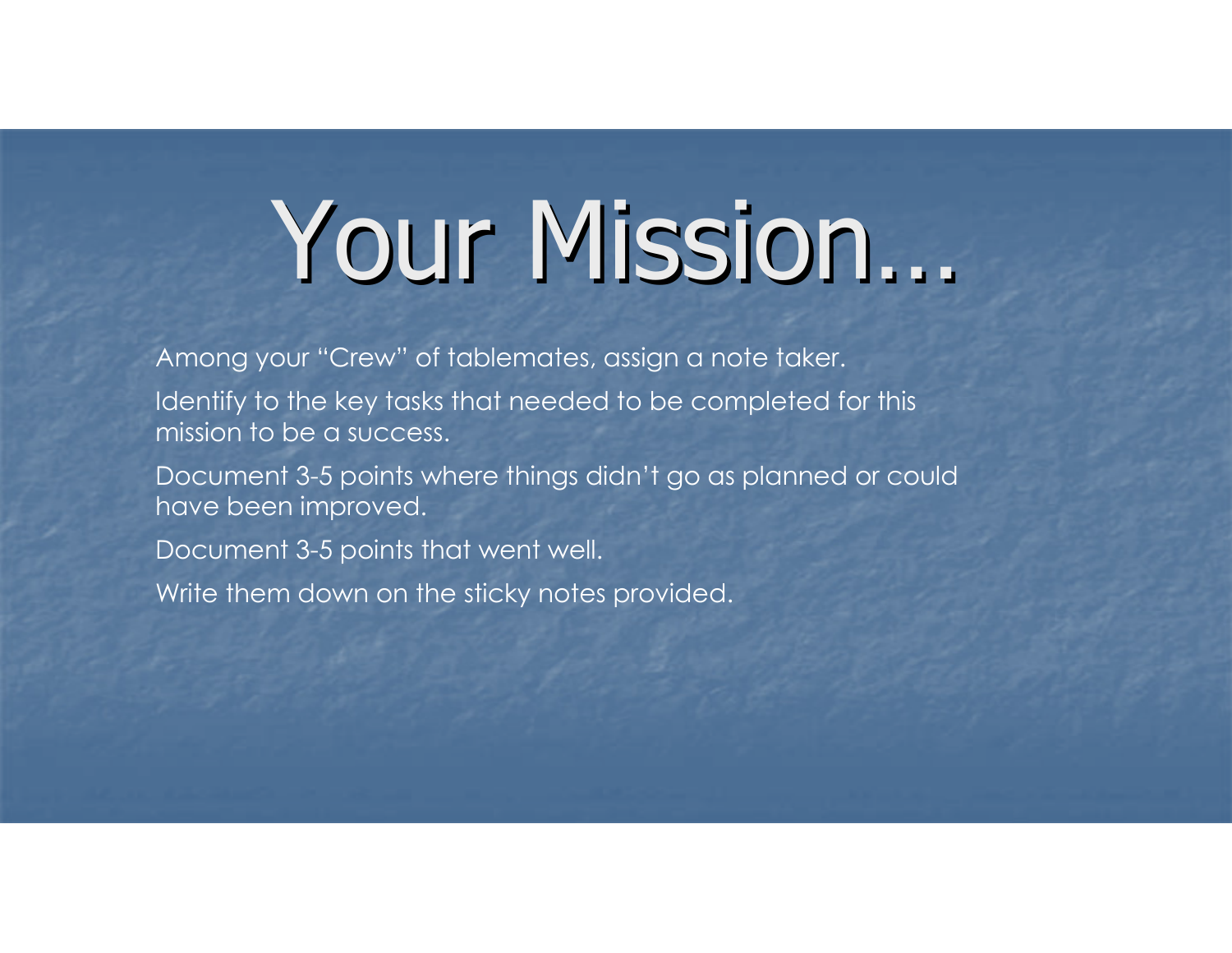### Discussion and Documentation

You have ten minutes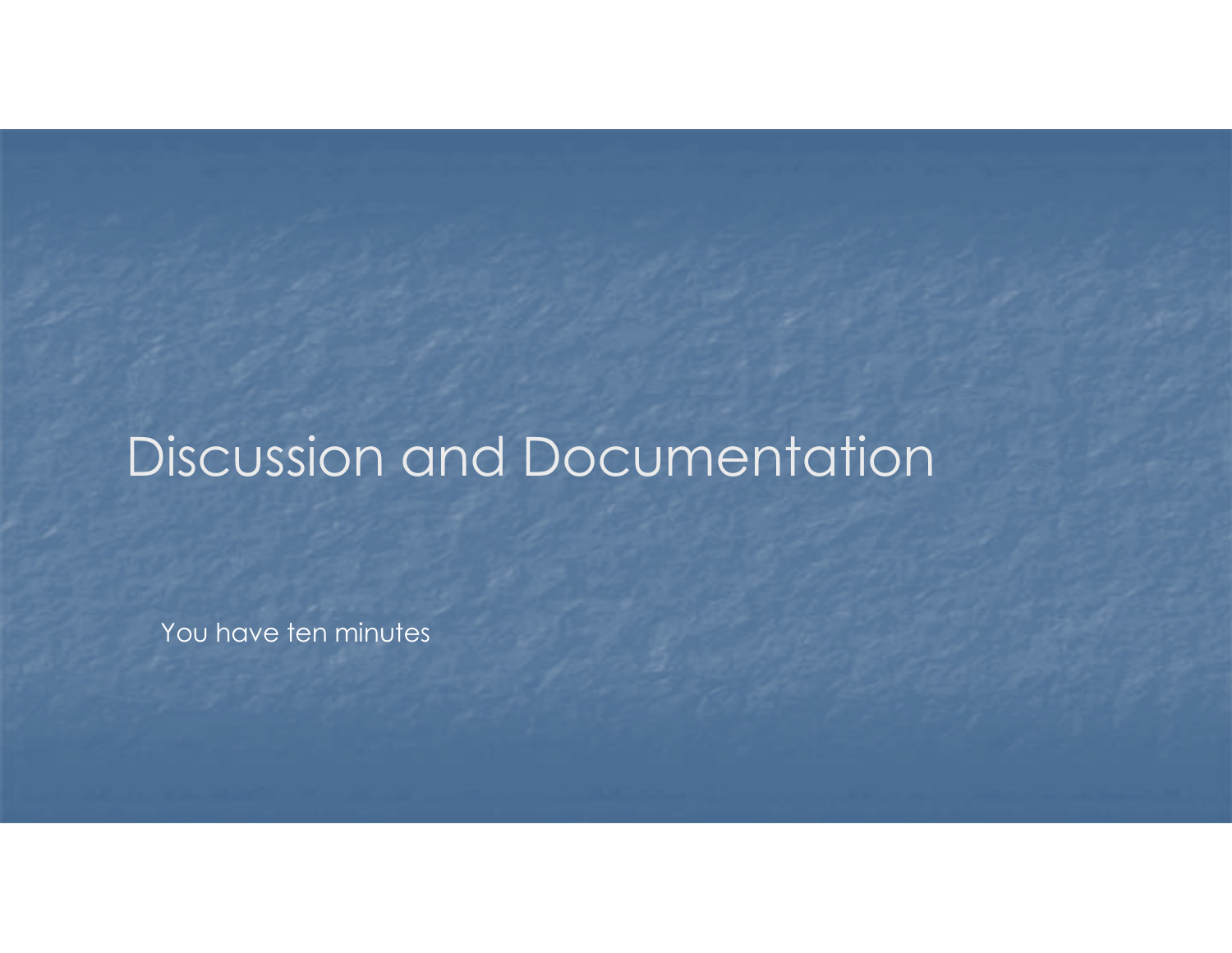#### What went well?

"The Plusses"

A GAR worksheet was completed

An adequate facility was assigned

The Facility had a certified crew onboard and they were properly equipped with PPE.

The coxswain quickly established comms once their error was pointed out.

The lookout was communicating with the crew

The coxswain and Break-in were having a "When/Then"conversation about the struggling swimmers

Initial action upon striking the submerged object was correct and prudent.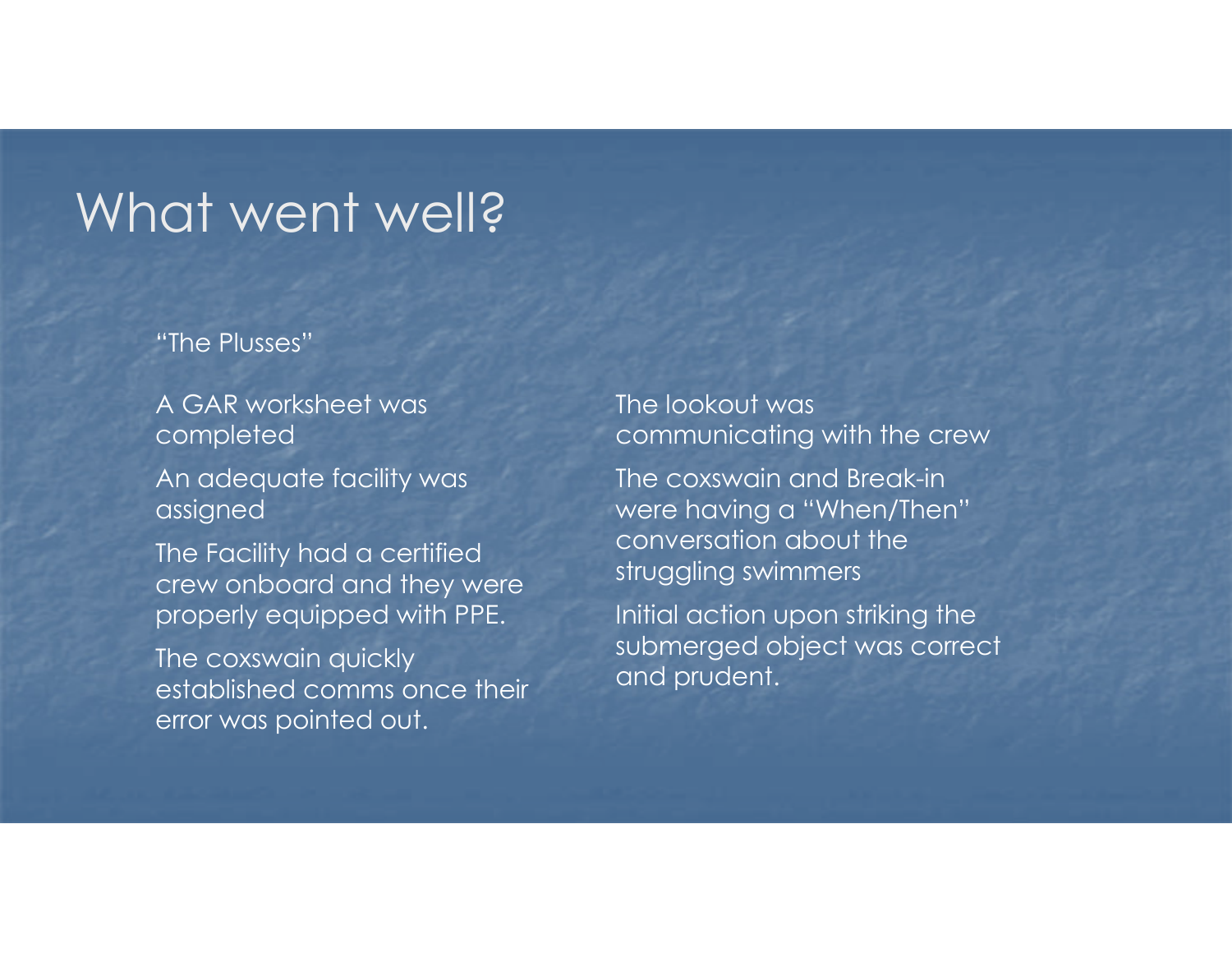### What didn't go so well?

#### The "Deltas"

The coxswain didn't involve the crew in the GAR worksheet

The crew didn't seem to question the lack of GAR discussion.

A radio check was not conducted prior to getting underway.

The newer crewmember was not advised of the local practice of listening to VHF-21.

As the situation became complicated, the crew was not given specific tasking.

The coxswain's earlier chastising of Howard effectively shut him up for the remainder of the mission.

Focusing on the plotter, Howard probably noticed they were standing into a hazard area, but remained silent.

The crew became task saturated dealing with the swimmers and ferry, lost focus on the navigational picture.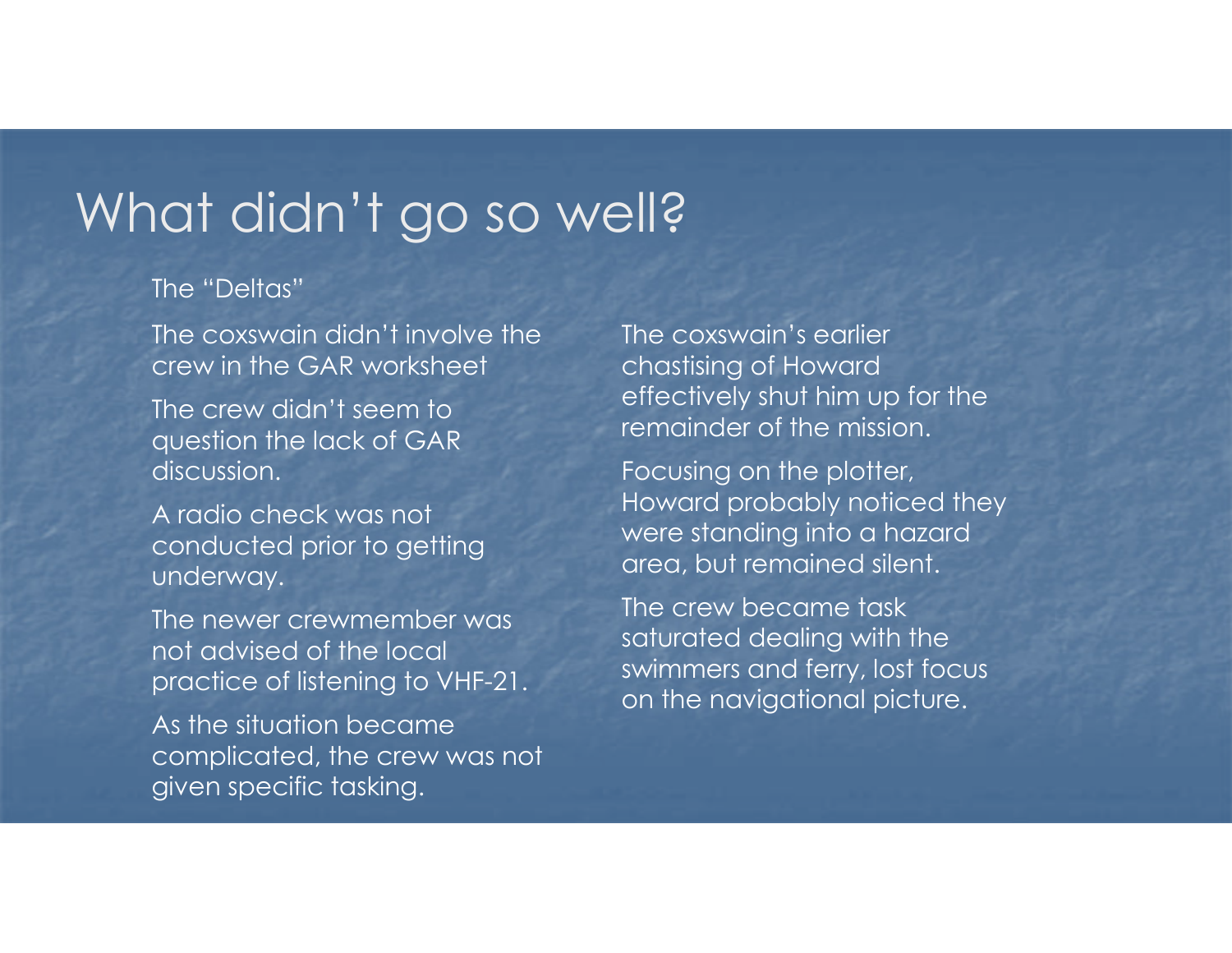### …and the lesson here is:

Follow written guidance, include the entire crew on the risk assessment. Complete it on scene for a better picture of what lies ahead.

Brief your crew on the entire plan, including comms and local practices.

Conduct a radio check with all systems before departing.

Praise in public, provide constructive feedback in private.

Use your crew. As tasks multiply, assign them to individuals and make sure they acknowledge you.

Know when to back away if things begin to spiral out of hand.Speak up if something doesn't look right.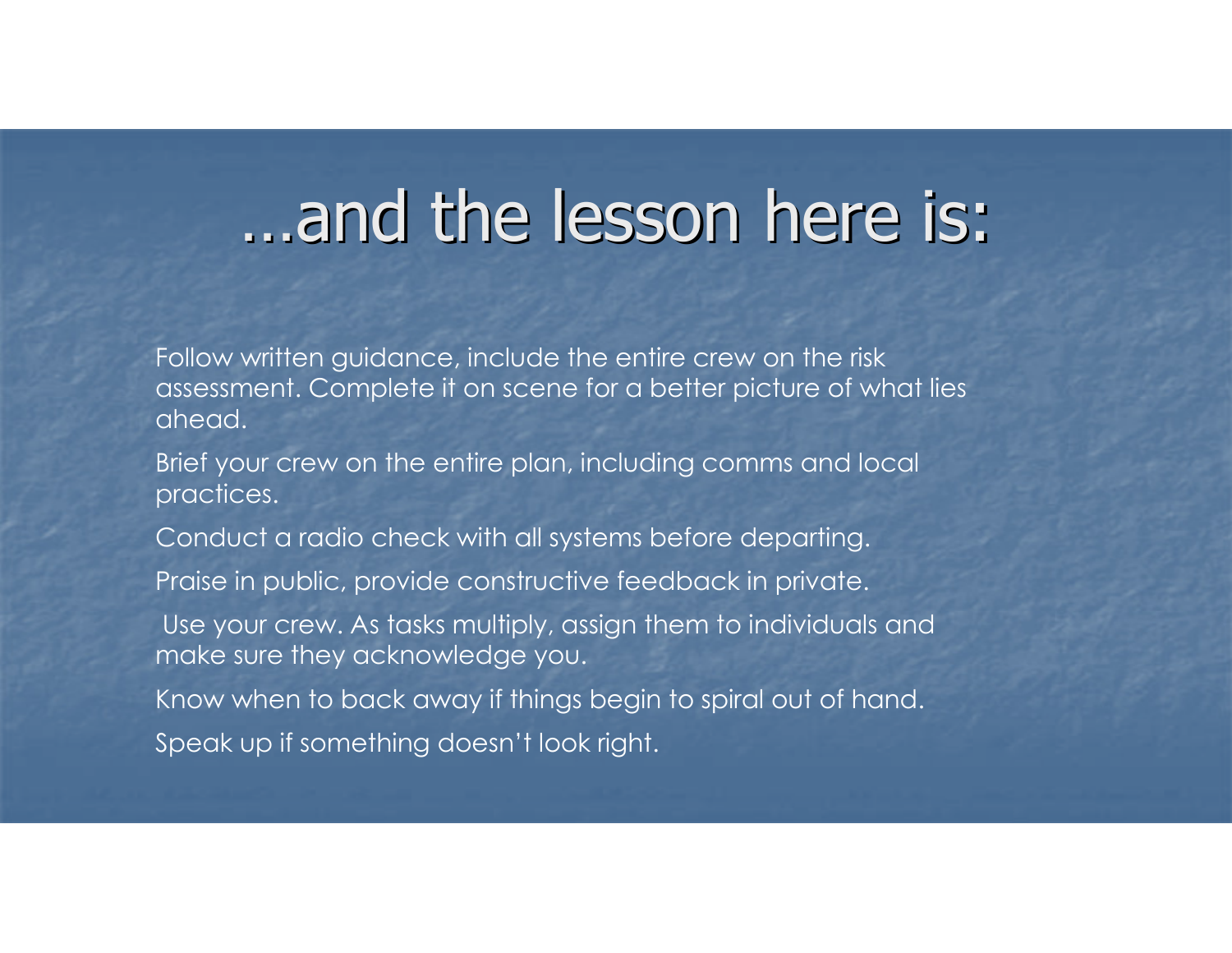## …and the lesson here is: